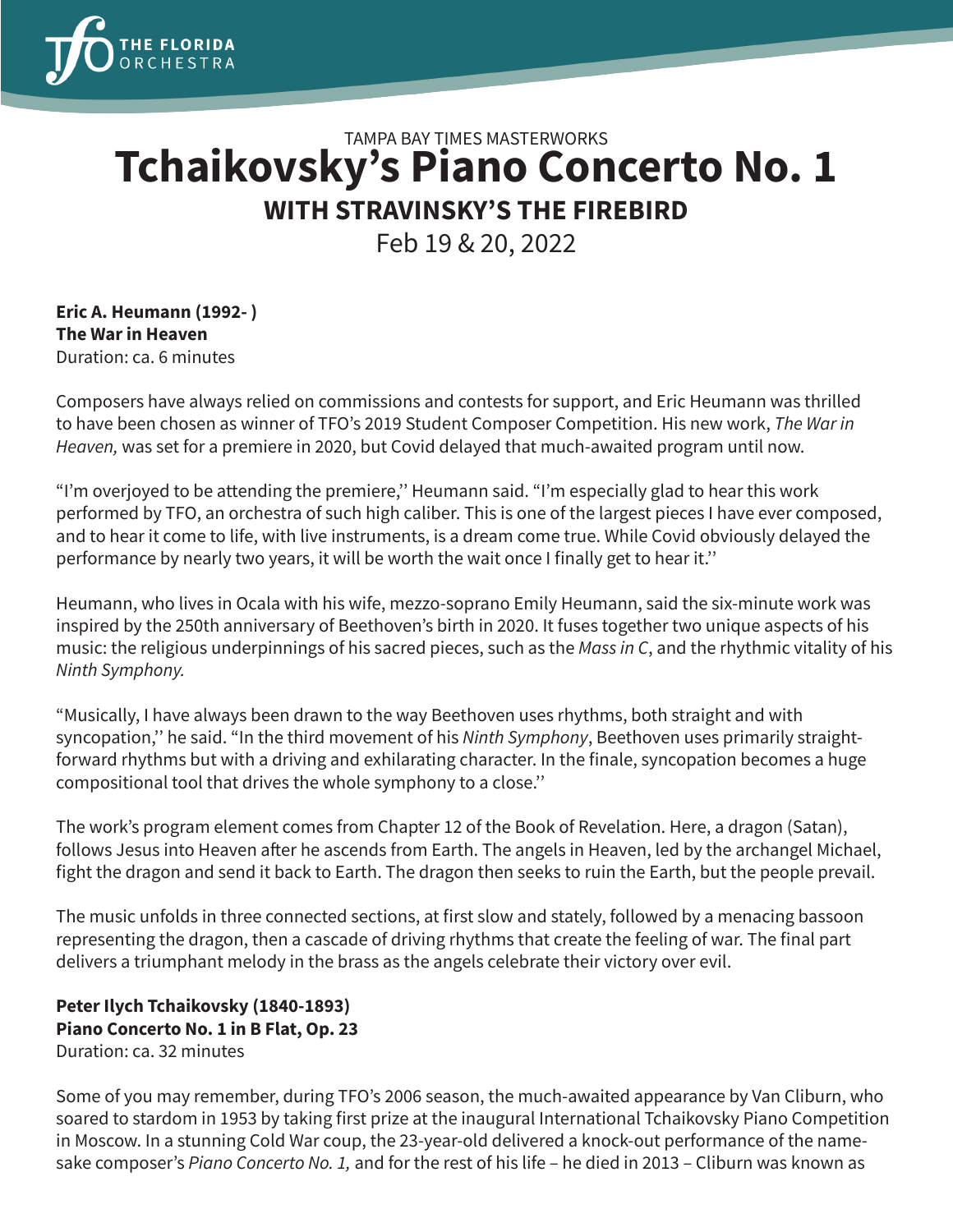

the Texan who conquered Russia.

So to watch the lanky, 72-year-old musician bang out those famous first chords as he sat at a Steinway at Mahaffey Theater was a treat, given his inexorable connection to a work he never seemed to tire of playing.

"It's fresh every time you hear it or study it," he told the *Tampa Tribune* before his performance back then. "When I practice, it's always with the music. When I follow the pages, invariably I will find something new. That's the test of a masterpiece."

For some listeners, this evergreen concerto is overplayed and overwrought. For others, it never fails to thrill with its rhythmic flourish, heroic thrust and intoxicating colors. No, Tchaikovsky wasn't subtle, and the supercharged, pulsating sentiment of this work continues to sell tickets nearly 150 years after its premiere.

The granddaddy of warhorses opens with one of the best-known passages in music: a series of massive brass chords that usher in the piano at full-throttle. After the rousing introduction, a wave of melody envelops the listener, and the pianist engages in some brilliant passage work that is, surprisingly, quickly discarded and never developed. The entire first movement is more of a free style rhapsody than in the traditional sonata form of most 19th-century concertos.

While an athletic cadenza secures the opening movement with lots of excitement, the lyrical andantino ushers in the pure sound of the solo flute and plucked strings, a study in poise and restraint. The finale bursts forward as a rousing Cossack dance, a thrilling apotheosis that demands the most of soloist and orchestra – and almost always compels the audience to jump it their feet.

"It's a piece I haven't conducted all that much, but it's certainly iconic with that grand opening melody,'' said TFO Music Director Michael Francis. "It might be overplayed, but it's wonderful music, as Tchaikovsky had such a gift for melody. The sing-ability factor is epic and you feel a deep sense of him in this music.''

The concerto is a cornerstone of the repertoire today, but it got off to an inauspicious start when the prominent pianist Nikolai Rubinstein called it "utterly worthless, absolutely unplayable.'' Rubinstein's rebuke was shortsighted. A sensation after its world premiere in Boston in 1875, it was chosen as the first concerto to be performed at the new Carnegie Hall six years later. The rest, as they say, is music history.

## **Igor Stravinsky (1882-1971) The Firebird (complete) 1945** Duration: ca. 45 minutes

Like his contemporary Pablo Picasso, Stravinsky sought a form of expression that forced people to question the role and meaning of art. In his early Russian period, he bathed listeners in the warmth of such nationalistic classics as *The Firebird*. But with the *Rite of Spring*, he confounded notions of tonality and rules, setting fire to convention, and creating – literally – a riot at its first performance in Paris in 1913.

From there, Stravinsky continued to push the envelope, developing a language that could be both austere and elevated. His music moved from the early Russian influence to the neo-classical to the serial (12-tone), and although he never stopped looking for new forms and avenues of expression, he slowly lost alliance with audiences. The later, "difficult'' Stravinsky was admired but seldom loved. Despite his reputation as